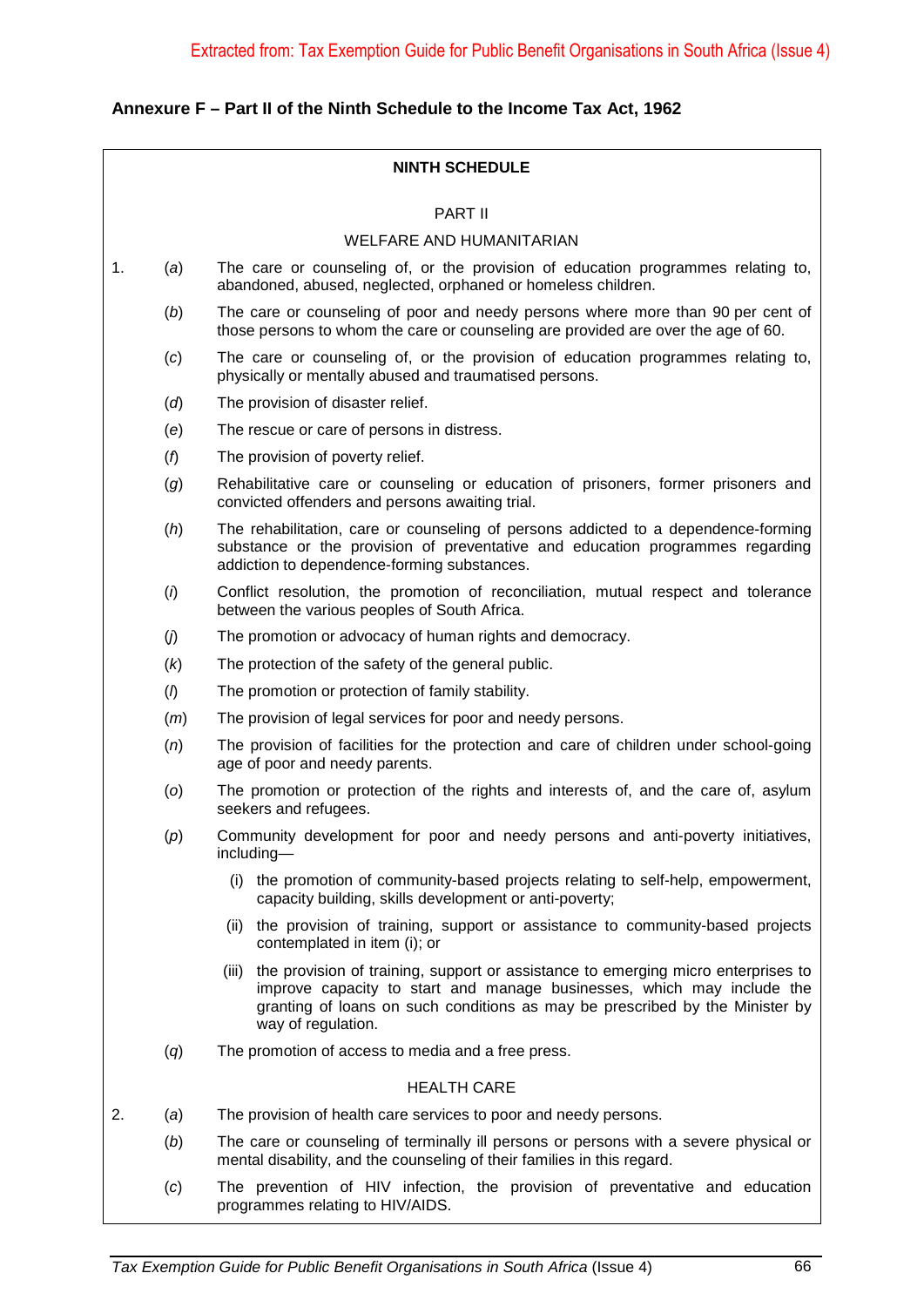|    | (d)               | The care, counseling or treatment of persons afflicted with HIV/AIDS, including the<br>care or counseling of their families and dependants in this regard.                                                                                                                |
|----|-------------------|---------------------------------------------------------------------------------------------------------------------------------------------------------------------------------------------------------------------------------------------------------------------------|
|    | (e)               | The provision of blood transfusion, organ donor or similar services.                                                                                                                                                                                                      |
|    | (f)               | The provision of primary health care education, sex education or family planning.                                                                                                                                                                                         |
|    |                   | EDUCATION AND DEVELOPMENT                                                                                                                                                                                                                                                 |
| 3. | (a)               | The provision of education by a "school" as defined in the South African Schools Act,<br>1996, (Act No. 84 of 1996).                                                                                                                                                      |
|    | (b)               | The provision of "higher education" by a "higher education institution" as defined in<br>terms of the Higher Education Act, 1997, (Act No. 101 of 1997).                                                                                                                  |
|    | (c)               | "Adult basic education and training", as defined in the Adult Basic Education and<br>Training Act, 2000 (Act No. 52 of 2000), including literacy and numeracy education.                                                                                                  |
|    | (d)               | "Further education and training" provided by a "public college" or "private college" as<br>defined in the Further Education and Training Colleges Act, 2006 (Act No. 16 of 2006),<br>which is registered in terms of that Act.                                            |
|    | (e)               | Training for unemployed persons with the purpose of enabling them to obtain<br>employment.                                                                                                                                                                                |
|    | (f)               | The training or education of persons with a severe physical or mental disability.                                                                                                                                                                                         |
|    | (g)               | The provision of bridging courses to enable educationally disadvantaged persons to<br>enter a higher education institution as envisaged in subparagraph (b).                                                                                                              |
|    | (h)               | The provision of educare or early childhood development services for pre-school<br>children.                                                                                                                                                                              |
|    | $\left( i\right)$ | The provision of school buildings or equipment for public schools and educational<br>institutions engaged in public benefit activities contemplated in subparagraphs (a) to<br>$(h)$ .                                                                                    |
|    | (j)               | Programmes addressing needs in education provision, learning, teaching, training,<br>curriculum support, governance, whole school development, safety and security at<br>schools, pre-schools or educational institutions as envisaged in subparagraphs (a) to<br>$(h)$ . |
|    | (k)               | Educational enrichment, academic support, supplementary tuition or outreach<br>programmes for the poor and needy.                                                                                                                                                         |
|    | (                 | Training of persons employed in the national, provincial and local spheres of<br>government, for purposes of capacity building in those spheres of government.                                                                                                            |
|    | (m)               | Career guidance and counseling services provided to persons attending any school or<br>higher education institution as envisaged in subparagraphs (a) and $(b)$ .                                                                                                         |
|    | (n)               | The provision of hostel accommodation to students of a public benefit organisation<br>contemplated in section 30 or an institution, board or body contemplated in<br>section 10 (1)( $cA$ )(i), carrying on activities envisaged in subparagraphs (a) to (g).             |
|    | (o)               | The provision of scholarships, bursaries, awards and loans for study, research and<br>teaching on such conditions as may be prescribed by the Minister by way of regulation<br>in the Gazette.                                                                            |
|    | (p)               | The provision or promotion of educational programmes with respect to financial<br>services and products, carried on under the auspices of a public entity listed under<br>Schedule 3A of the Public Finance Management Act.                                               |
|    |                   | CONSERVATION, ENVIRONMENT AND ANIMAL WELFARE                                                                                                                                                                                                                              |
| 4. | (a)               | Engaging in the conservation, rehabilitation or protection of the natural environment,<br>including flora, fauna or the biosphere.                                                                                                                                        |
|    | (b)               | The care of animals, including the rehabilitation or prevention of the ill-treatment of<br>animals.                                                                                                                                                                       |
|    | (c)               | The promotion of, and education and training programmes relating to, environmental                                                                                                                                                                                        |

awareness, greening, clean-up or sustainable development projects.